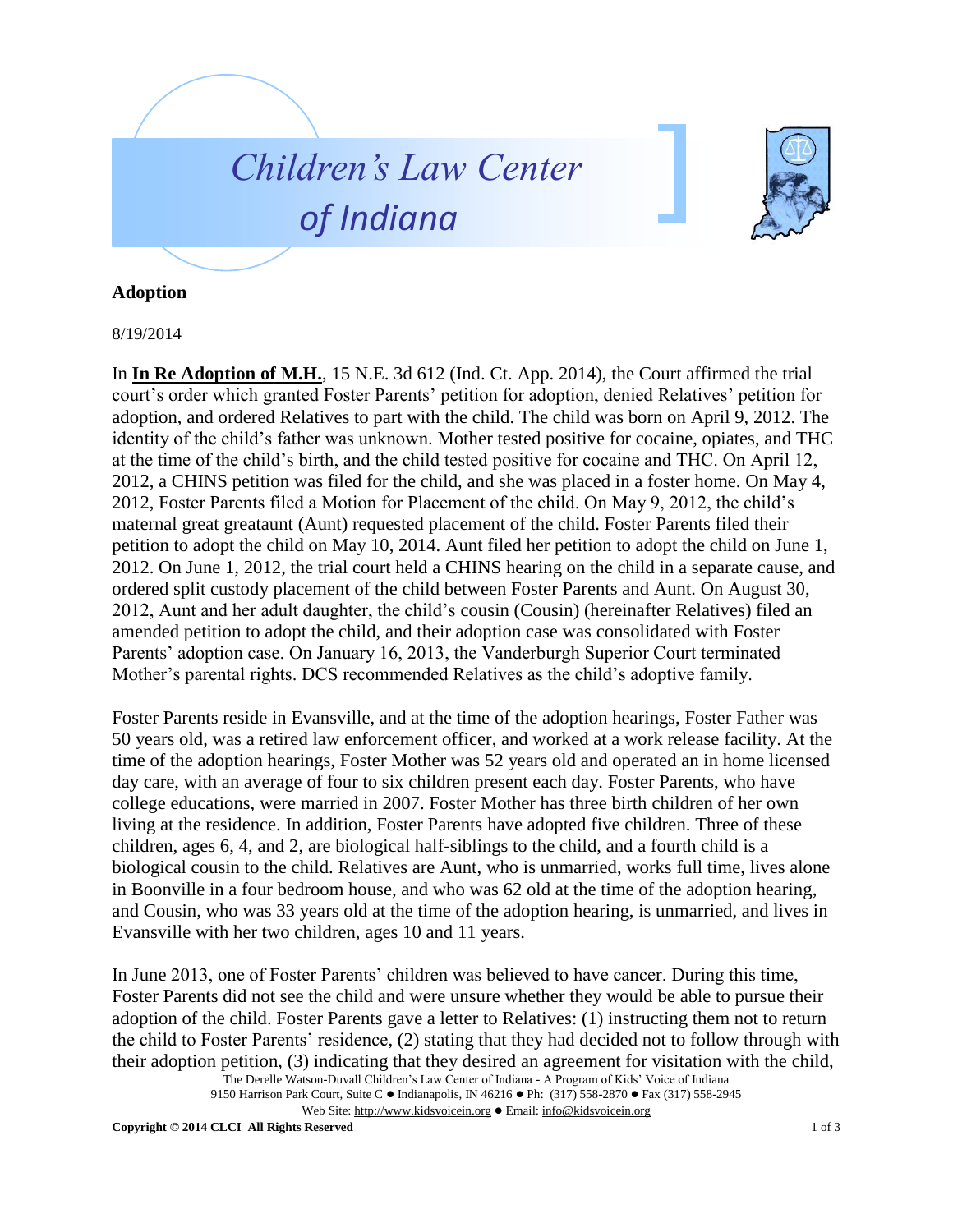and (4) asserting that the child would resent Relatives for removing her from the household of her siblings and that she would join their family when she was an adult. Foster Parents also had each of their children write letters to the child and to Aunt and later gave the letters to Aunt. The children's letters expressed negative statements to Aunt, stating that they despised her and that she was taking the child away from her siblings. Relatives had the child exclusively after June 24, 2013. It was later found that Foster Parents' child's tumor was not cancerous. On July 22, 2013, Foster Parents filed a Motion to Resume Court Ordered Placement Schedule in the CHINS case, and also appeared at one of the CHINS hearings and requested the court to reinstate the prior visitation schedule. The court denied Foster Parents' request to implement the prior schedule.

The trial court heard evidence on the two adoption petitions on May 30, August 13, and August 20, 2013. During the presentation of evidence on May 30, upon returning from lunch, the trial court judge advised the parties that he had received an email from a fraternity brother supporting the child's adoption by Foster Parents. The judge explained to the parties and their attorneys that: (1) he had not read all of the email, but he had read enough to know that it supported Foster Parents on their adoption petition; (2) he was told by counsel that the fraternity brother's daughter had also emailed the judge a week prior about the adoption; (3) he and the fraternity brother were fraternity members for about a year and a half in the 1980's; (4) he could not think of the last time he saw the fraternity brother, but thought that their last meeting was at the annual picnic one or two years previously. The judge suggested that the parties speak with their attorneys on whether they wished to make a motion to remove him. Relatives moved to have a neutral judge appointed to hear the case. The trial court denied Relatives' motion. On October 13, 2013, the trial court issued its order with findings and conclusions granting Foster Parents' adoption petition and ordering Relatives to part with the child. Among the findings and conclusions were: (1) the court is unconvinced that the factor of being distantly related should be given significant weight in determining the child's best interest; (2) Foster Parents have adopted three of the child's half-siblings and the child's cousin, who are far more closely related to the child than anyone associated with Aunt; (3) the court believes that the sibling relationships and their significance strongly favored Foster Parents' adoption; (4) Aunt will be 79 years old when the child reaches the age of 18, and even though Aunt has Cousin as a back-up, it is not the best plan for someone else to parent a child for health reasons; (5) Foster Father has had significant heart problems, which have been treated, but his health is a huge concern; (6) the court believes that all of petitioners have an adequate home and resources to raise the child; (7) the attachment and caring factor favored Relatives; (8) the child would be an only child to Aunt so she would receive a lot of undivided attention; (9) there would be little undivided attention from Foster Parents compared to what the child would receive from Aunt. The court concluded it could not overlook that Foster Parents' family is closer in age, bigger in numbers, and should last longer without interruption compared to Relatives. The court said that it hoped that Foster Parents would allow Relatives to have some contact with the child, but would not order contact.

**The Court concluded that the trial court did not abuse its discretion when it denied Relatives' Motion to Recuse.** Id. at 625. Citing Bloomington Magazine, Inc. v. Kiang, 961 N.E. 2d 61, 63 (Ind. Ct. App. 2012), the Court observed that a ruling upon a motion to recuse rests

> The Derelle Watson-Duvall Children's Law Center of Indiana - A Program of Kids' Voice of Indiana 9150 Harrison Park Court, Suite C · Indianapolis, IN 46216 · Ph: (317) 558-2870 · Fax (317) 558-2945 Web Site: http://www.kidsvoicein.org Email: info@kidsvoicein.org

**Copyright © 2014 CLCI All Rights Reserved** 2 of 3